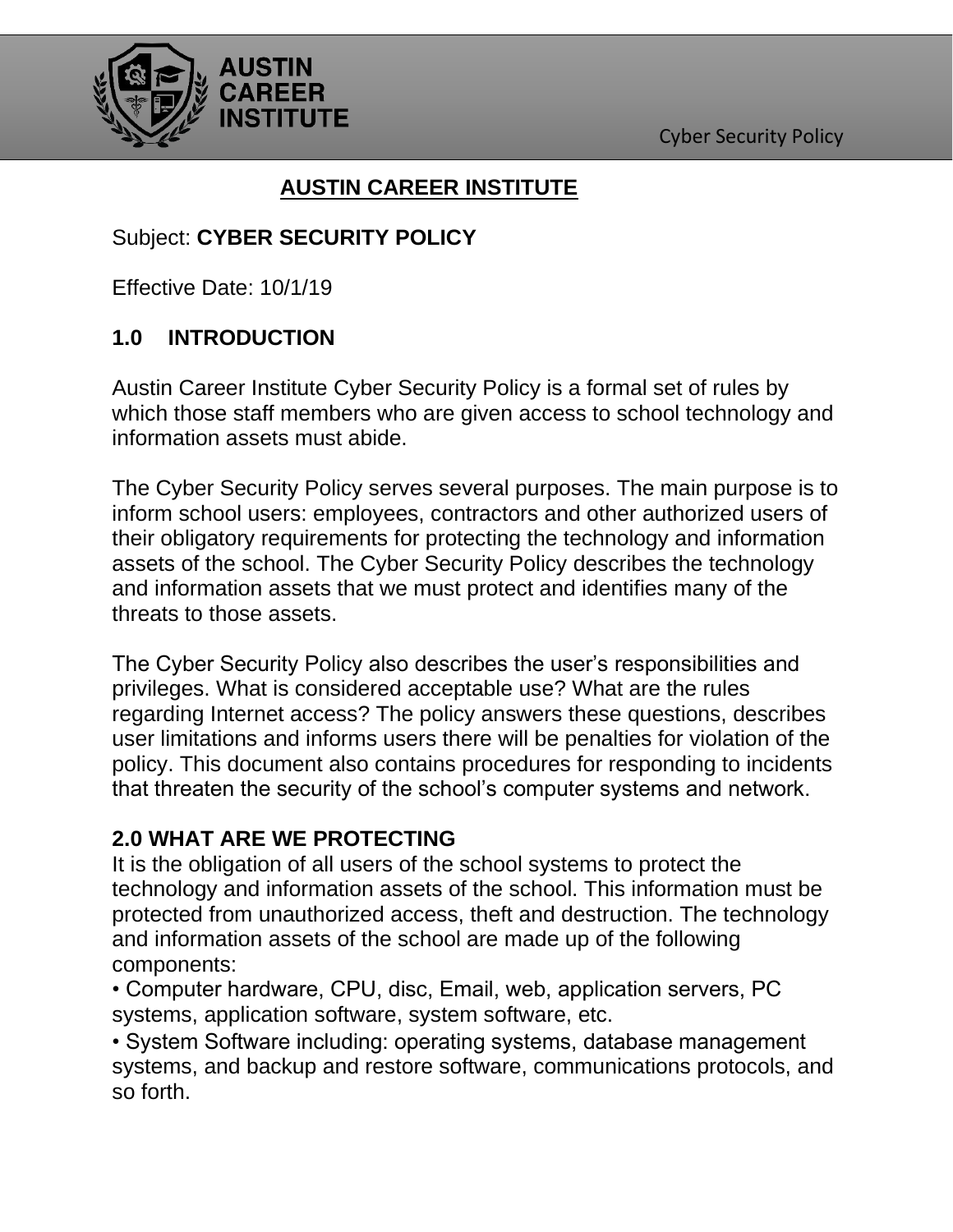

• Application Software: used by the various departments within the school. This includes custom written software applications, and commercial off the shelf software packages.

• Communications Network hardware and software including: routers, routing tables, hubs, modems, multiplexers, switches, firewalls, private lines, and associated network management software and tools.

# **2.1 Classification of Information**

User information found in computer system files and databases shall be classified as either confidential or non-confidential. The school shall classify the information controlled by them.

### **3.0 DEFINITIONS**

**Chief Information Officer.** The Director of the Department of Information Technology (IT) shall serve as the Chief Information Officer.

**Security Administrator.** An authorized employee shall be designated as the Security Administrator for the school.

Both of these roles currently are filled by Shahram Jamali.

# **4.0 THREATS TO SECURITY**

# **4.1 Employees**

One of the biggest security threats is employees. They may do damage to your systems either through incompetence or on purpose. You must layer your security to compensate for that as well. You mitigate this by doing the following.

Management:

 $\sqrt{\frac{1}{100}}$  Only give out appropriate rights to systems. Limit access to only business hours.

✓ When employees are separated or disciplined, you remove or limit access to systems.

 $\sqrt{\ }$  Advanced – Keep detailed system logs on all computer activity.

Employees:

✓ Don't share accounts to access systems. Never share your login information with co-workers.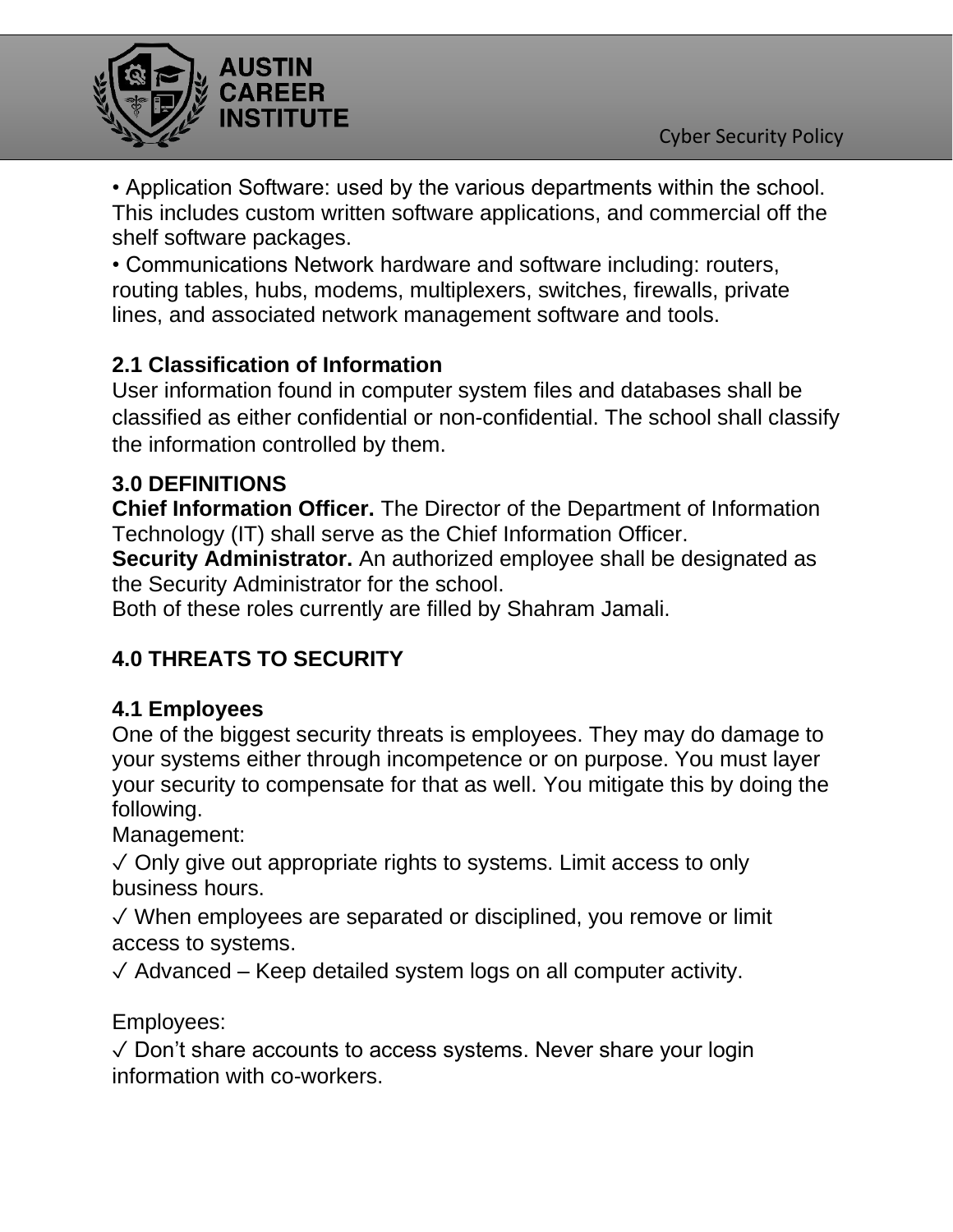

✓ Physically secure computer assets, so that only staff with appropriate need can access.

### **4.2 Amateur Hackers and Vandals.**

These people are the most common type of attackers on the Internet. The probability of attack is extremely high and there is also likely to be a large number of attacks. These are usually crimes of opportunity. These amateur hackers are scanning the Internet and looking for well-known security holes that have not been plugged. Web servers and electronic mail are their favorite targets. Once they find a weakness they will exploit it to plant viruses, Trojan horses, or use the resources of your system for their own means. If they do not find an obvious weakness they are likely to move on to an easier target.

#### **4.3 Criminal Hackers and Saboteurs.**

The probability of this type of attack is low, but not entirely unlikely given the amount of sensitive information contained in databases. The skill of these attackers is medium to high as they are likely to be trained in the use of the latest hacker tools. The attacks are well planned and are based on any weaknesses discovered that will allow a foothold into the network.

# **5.0 USER RESPONSIBILITIES**

This section establishes usage policy for the computer systems, networks and information resources of the office. It pertains to all employees and contractors who use the computer systems, networks, and information resources as business partners, and individuals who are granted access to the network for the business purposes of the school.

### **5.1 Acceptable Use**

User accounts on school computer systems are to be used only for business of the school and not to be used for personal activities. Unauthorized use of the system may be in violation of the law, constitutes theft and can be punishable by law. Therefore, unauthorized use of the school computing system and facilities may constitute grounds for either civil or criminal prosecution.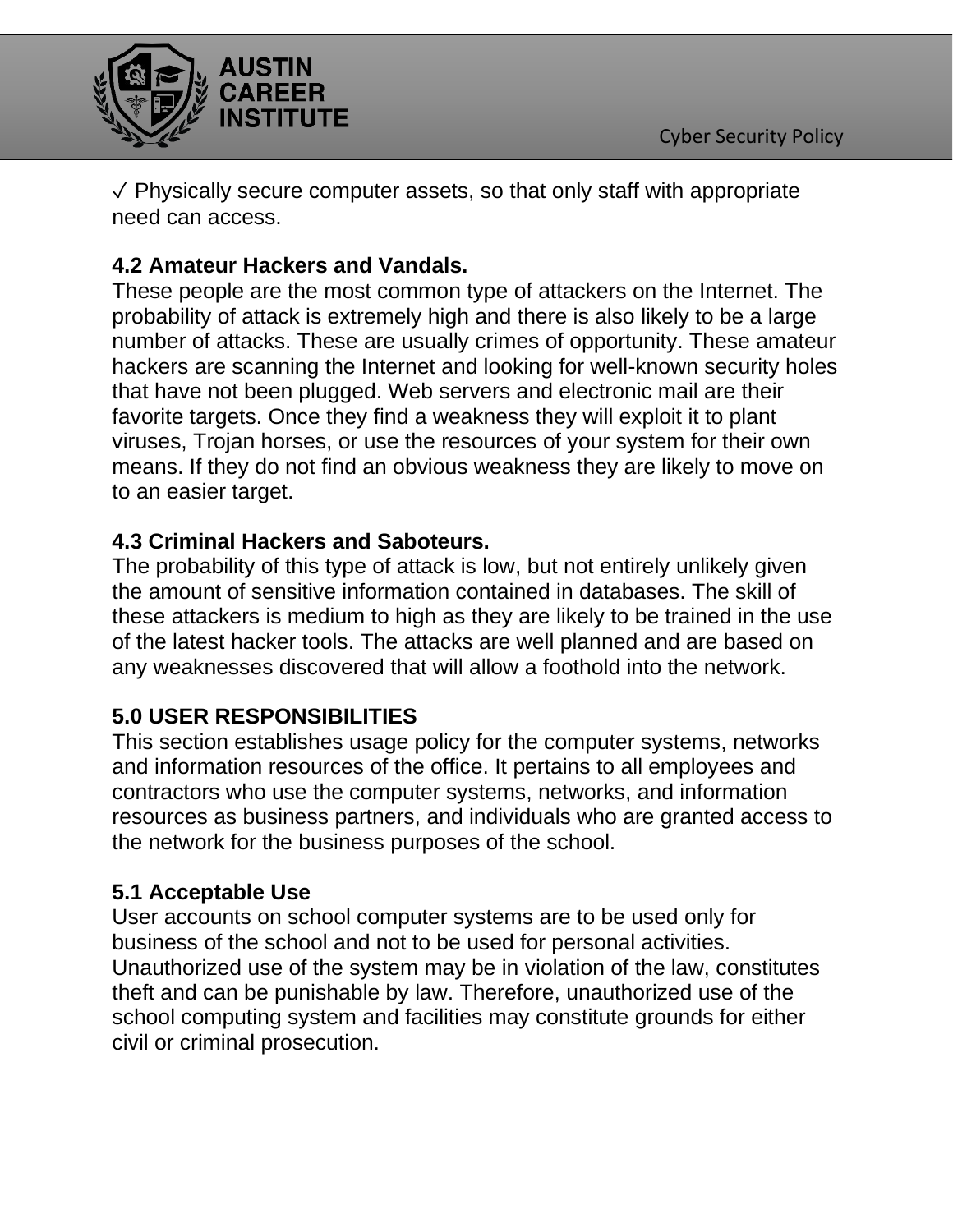



Users are personally responsible for protecting all confidential information used and/or stored on their accounts. This includes their logon IDs and passwords. Furthermore they are prohibited from making unauthorized copies of such confidential information and/or distributing it to unauthorized persons outside of the school.

Users shall not purposely engage in activity with the intent to: harass other users; degrade the performance of the system; divert system resources to their own use; or gain access to school systems for which they do not have authorization.

Users shall not attach unauthorized devices on their PCs or workstations, unless they have received specific authorization from the employees' manager and/or the school IT designee.

Users shall not download unauthorized software from the Internet onto their PCs or workstations.

Users are required to report any weaknesses in the school computer security, any incidents of misuse or violation of this policy to their immediate supervisor.

#### **5.2 Use of the Internet**

The school will provide Internet access to employees and contractors who are connected to the internal network *and* who has a business need for this access. Employees and contractors must obtain permission from their supervisor and file a request with the Security Administrator.

The Internet is a business tool for the school. It is to be used for businessrelated purposes such as: communicating via electronic mail with suppliers and business partners, obtaining useful business information and relevant technical and business topics.

The Internet service may not be used for transmitting, retrieving or storing any communications of a discriminatory or harassing nature or which are derogatory to any individual or group, obscene or pornographic, or defamatory or threatening in nature for "chain letters" or any other purpose which is illegal or for personal gain.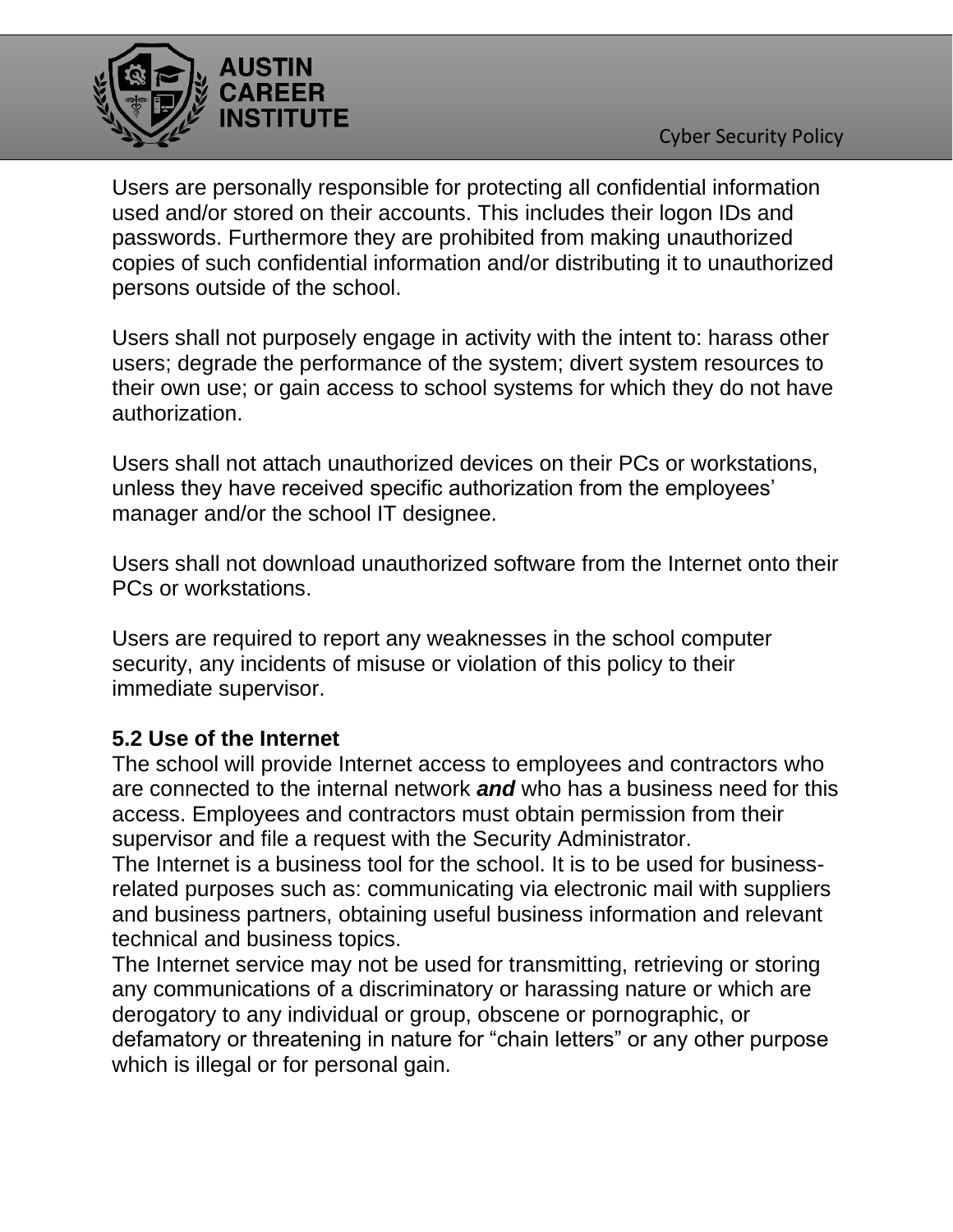

### **5.3 Monitoring Use of Computer Systems**

The school has the right and capability to monitor electronic information created and/or communicated by persons using school computer systems and networks, including e-mail messages and usage of the Internet. It is not the school's policy or intent to continuously monitor all computer usage by employees or other users of the school's computer systems and network. However, users of the systems should be aware that the school may monitor usage, including, but not limited to, patterns of usage of the Internet (e.g. site accessed, on-line length, time of day access), and employees' electronic files and messages to the extent necessary to ensure that the Internet and other electronic communications are being used in compliance with the law and with school policy.

**5.4 Submitting or sending student listing or student information** PII being submitted/sent electronically or on media (e.g., CD, disk, DVD) must be encrypted. The data must be submitted in a .zip file encrypted with Advanced Encryption Standard (AES) encryption (256-bit is preferred). The Department of Education uses WinZip, however, files created with other encryption software are also acceptable, provided that they are compatible with WinZip and are encrypted with AES encryption. The Department must receive an access password to view the encrypted information. The password must be e-mailed or otherwise communicated separately from the encrypted data. The password must be 12 characters in length and use three of the following: upper case letter, lower case letter, number, special character. A manifest must be included with the e-mail that lists the types of files being sent (a copy of the manifest must be retained by the sender).

### **6.0 ACCESS CONTROL**

A fundamental component of our Cyber Security Policy is controlling access to the critical information resources that require protection from unauthorized disclosure or modification. The fundamental meaning of access control is that permissions are assigned to individuals or systems that are authorized to access specific resources. Access controls exist at various layers of the system, including the network. Access control is implemented by logon ID and password. At the application and database level, other access control methods can be implemented to further restrict access. The application and database systems can limit the number of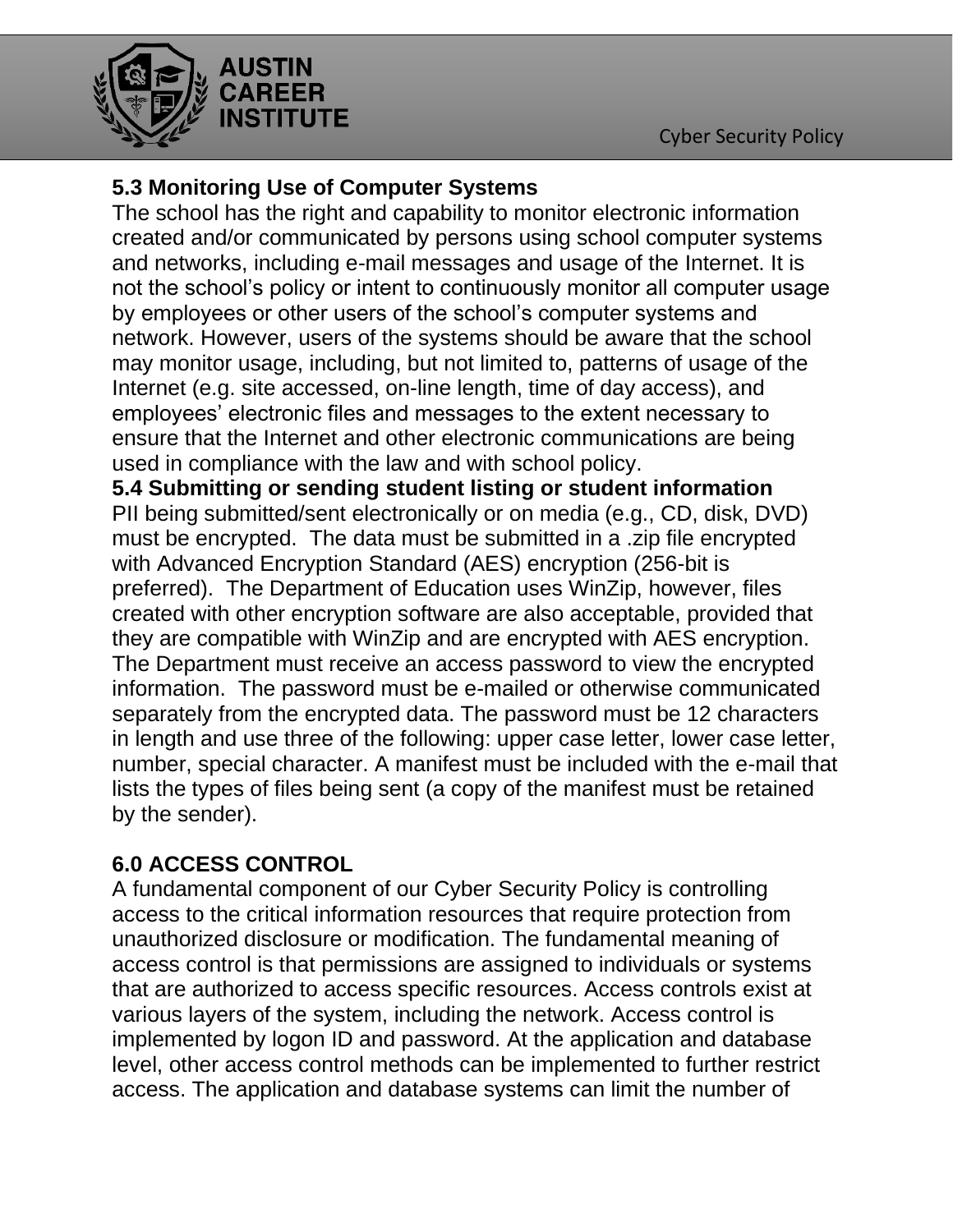

applications and databases available to users based on their job requirements.

### **6.1 User System and Network Access – Normal User Identification**

All users will be required to have a unique logon ID and password for access to systems. The user's password should be kept confidential and MUST NOT be shared with management & supervisory personnel and/or any other employee whatsoever. All users must comply with the following rules regarding the creation and maintenance of passwords:

• Password must not be found in any English or foreign dictionary. That is, do not use any common name, noun, verb, adverb, or adjective. These can be easily cracked using standard "hacker tools".

• Passwords should not be posted on or near computer terminals or otherwise be readily accessible in the area of the terminal.

Users are not allowed to access password files on any network infrastructure component. Password files on servers will be monitored for access by unauthorized users. Copying, reading, deleting or modifying a password file on any computer system is prohibited.

Users will not be allowed to logon as a System Administrator. Users who need this level of access to production systems must request a Special Access account as outlined elsewhere in this document.

Employee Logon IDs and passwords will be deactivated as soon as possible if the employee is terminated, fired, suspended, placed on leave, or otherwise leaves the employment of the school.

Supervisors / Managers shall immediately and directly contact the school's IT Manager to report change in employee status that requires terminating or modifying employee logon access privileges.

Employees who forget their password must notify the IT department to get a new password assigned to their account.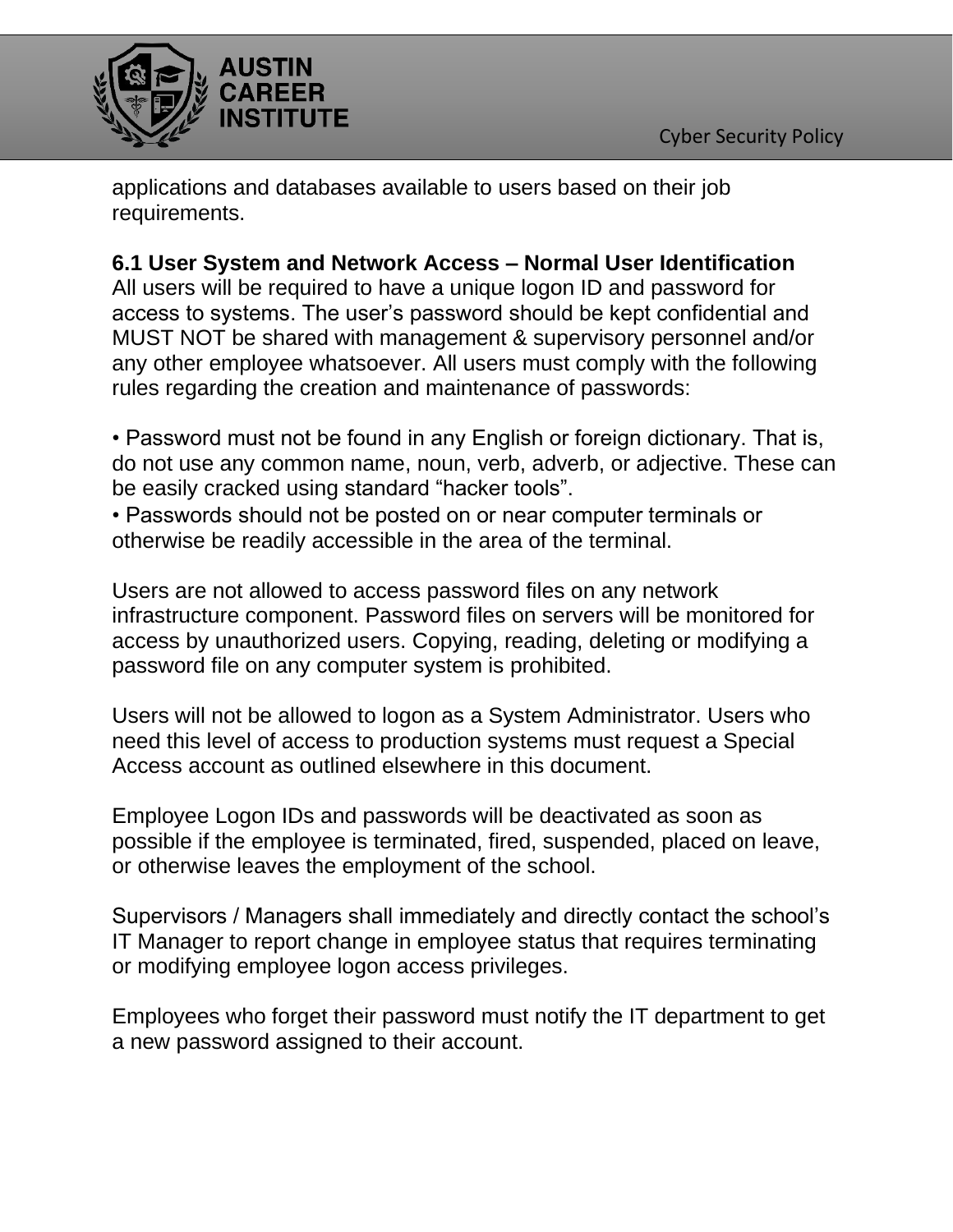

Employees will be responsible for all transactions occurring during Logon sessions initiated by use of the employee's password and ID. Employees shall not logon to a computer and then allow another individual to use the computer or otherwise share access to the computer systems.

# **6.2 System Administrator Access**

System Administrators, network administrators, and security administrators will have administrative access to host systems, routers, hubs, and firewalls as required to fulfill the duties of their job.

All system administrator passwords will be *DELETED* immediately after any employee who has access to such passwords is terminated, fired, or otherwise leaves the employment of the school.

# **6.3 Connecting Devices to the Network**

Only authorized devices may be connected to the school network(s). Authorized devices include PCs and workstations owned by school that comply with the configuration guidelines of the school. Other authorized devices include network infrastructure devices used for network management and monitoring.

Users shall not attach to the network: non-school computers that are not authorized, owned and/or controlled by school.

NOTE: Users are not authorized to attach any device that would alter the topology characteristics of the Network or any unauthorized storage devices, e.g. thumb drives and writable CD's.

# **6.4 Remote Access**

Only authorized persons may remotely access the school network. Remote access is provided to those employees, contractors and business partners of the school that have a legitimate business need to exchange information, copy files or programs, or access computer applications. Authorized connection can be remote PC to the network or a remote network to school network connection. The only acceptable method of remotely connecting into the internal network is using a secure ID.

#### **6.5 Unauthorized Remote Access**

Users may not install personal software designed to provide remote control of the PC or workstation. This type of remote access bypasses the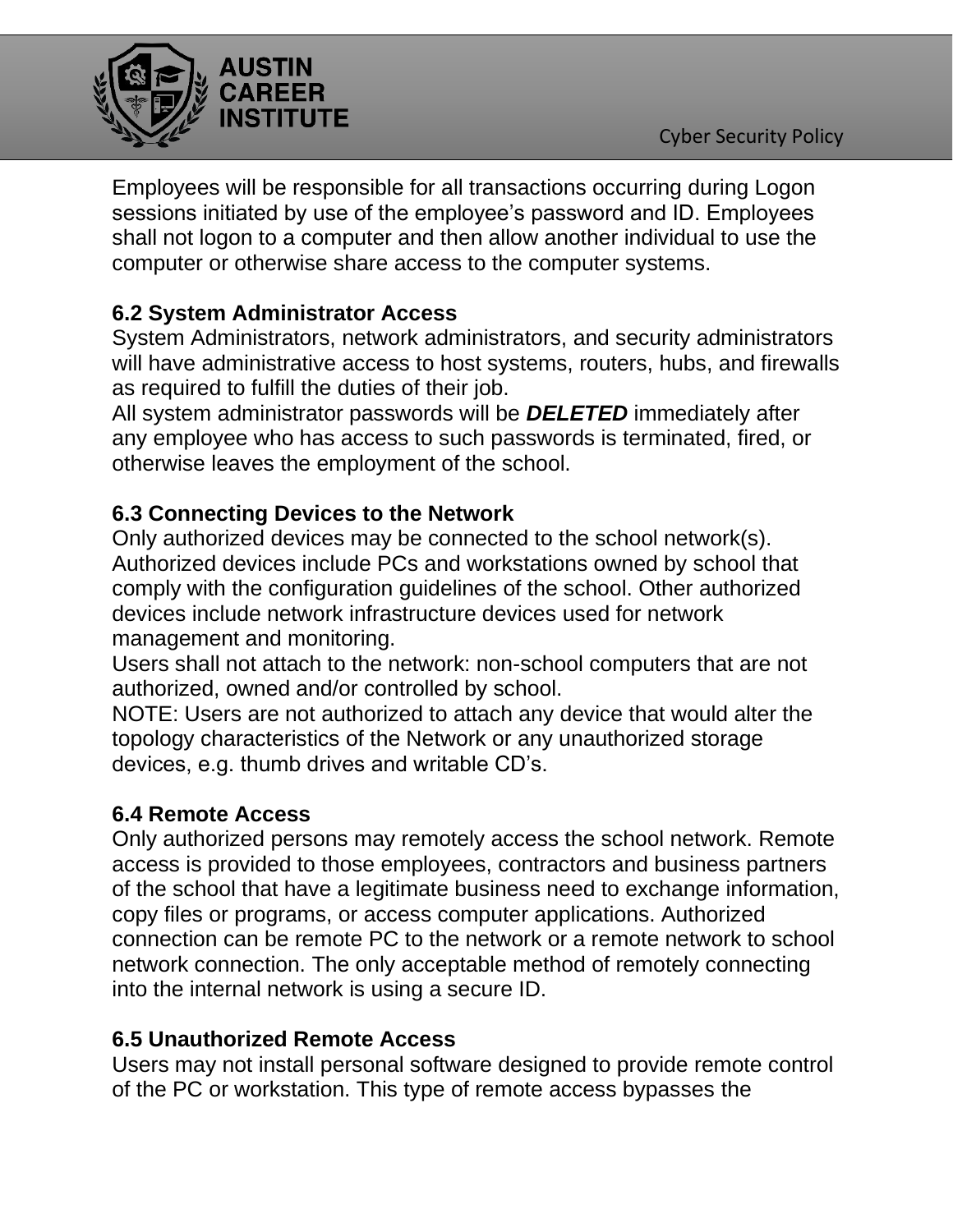

authorized highly secure methods of remote access and poses a threat to the security of the entire network.

### **6.6 How to password protect an Excel workbook:**

- 1. Select File > Info.
- 2. Select Protect Workbook, then choose Encrypt with Password.
- 3. Enter a password in the Password box, then select OK.

4. Confirm the password in the Reenter Password box, and then select OK.

# **7.0 PENALTY FOR SECURITY VIOLATION**

The school takes the issue of security seriously. Those people who use the technology and information resources of Austin Career Institute must be aware that they can be disciplined if they violate this policy. **Upon violation of this policy, an employee of Austin Career Institute may be subject to discipline up to and including dismissal.** The specific discipline imposed will be determined by a case-by-case basis, taking into consideration the nature and severity of the violation of the Cyber Security Policy, prior violations of the policy committed by the individual, state and federal laws and all other relevant information. Discipline which may be taken against an employee or student shall be administrated in accordance with any appropriate rules or policies and the School Policy Manual.

### **8.0 SECURITY INCIDENT HANDLING PROCEDURES**

This section provides some policy guidelines and procedures for handling security incidents. The term "security incident" is defined as any irregular or adverse event that threatens the security, integrity, or availability of the information resources on any part of the school's network. Some examples of security incidents are:

- Illegal access of a school's computer system. For example, a hacker logs onto a production server and copies the password file.
- Damage to a school computer system or network caused by illegal access. Releasing a virus or worm would be an example.

• Denial of service attack against a school web server. For example, a hacker initiates a flood of packets against a Web server designed to cause the system to crash.